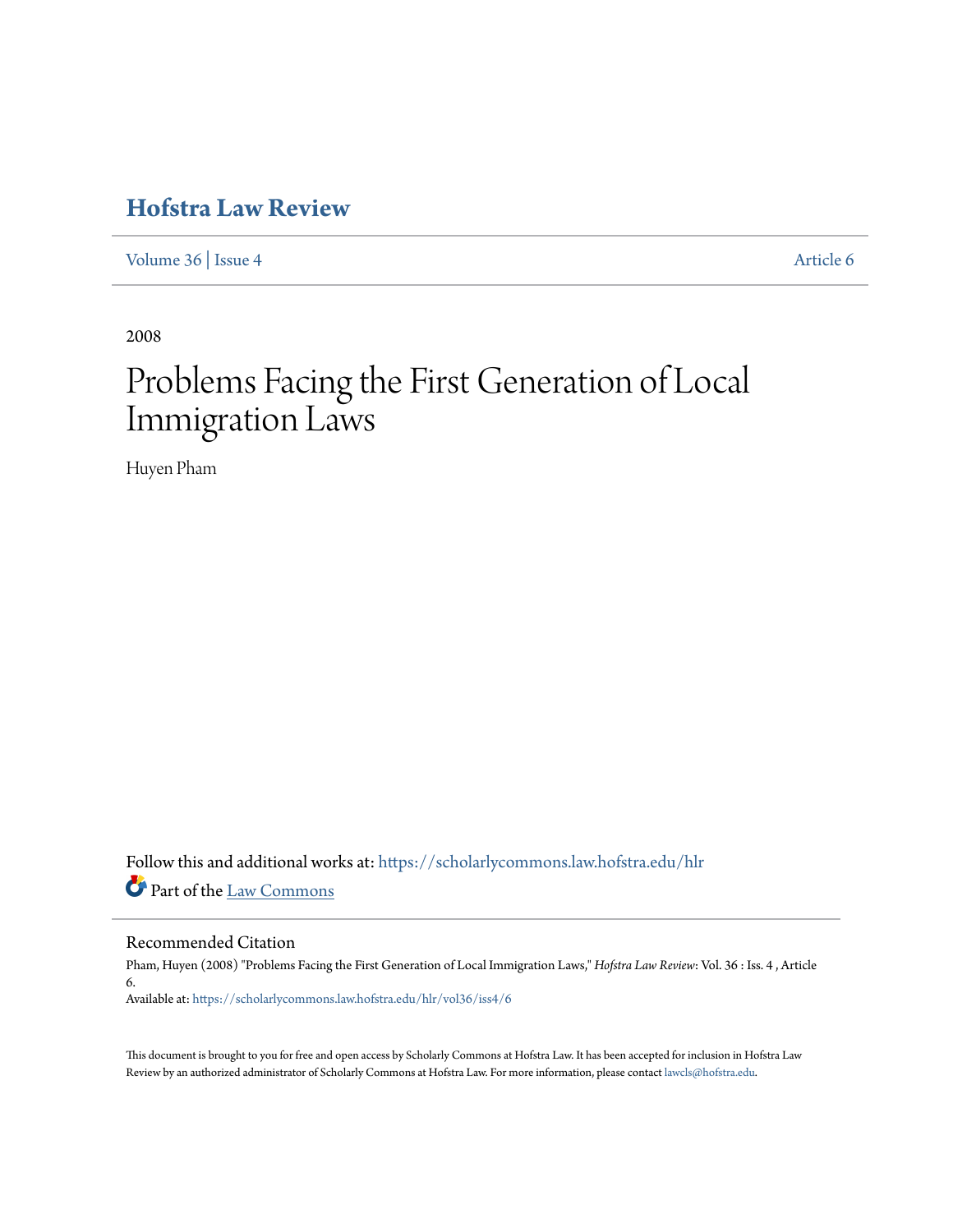# PROBLEMS **FACING** THE FIRST **GENERATION** OF LOCAL IMMIGRATION LAWS

# *Huyen Pham\**

### I. INTRODUCTION

Colorado made national headlines in 2006 when it passed a series of controversial measures requiring applicants for most state benefits to prove legal immigration status before obtaining that benefit. Signed by out-going Governor Bill Owens, the law makes proof of legal immigration status a prerequisite to obtaining most forms of public assistance (for example, disability payments) and state-issued licenses for professionals and commercial enterprises (for example, licenses for insurance agents and physicians).' The law also requires Colorado employers to verify their employees' legal immigration status or risk hefty fines (up to \$5000 for a first offense and up to \$25,000 for subsequent offenses). $2$ 

Described by proponents as the toughest immigration reform package in the country, the law was passed with great fanfare. Governor Owens predicted that the law would remove as many as 50,000 undocumented immigrants from the state's public benefit rolls, $3$  moving Colorado into "the forefront of immigration reform."4 Yet a year after the law's enactment, Colorado had very little to show for its efforts. Instead, bureaucratic problems, lack of funding, and legislative inaction have converged to stymie the law's effectiveness.

Professor of Law, Texas Wesleyan University School of Law. I am grateful to Dean Nora Demleitner and Hofstra Law School for the invitation to participate in this Local *Dimensions of Immigration* conference. I also thank Melissa Jaffar for her helpful research assistance.

**<sup>1.</sup>** Myung Oak Kim, *New Era for Colorado: Owen Puts Pen to Tough Immigration Bills Aimed at Identifying Legal Citizens,* ROCKY **MTN.** NEWS, Aug. 1, 2006, at A5, *available at* www.rockymountainnews.com/drmn/government/article/0,2777,DRMN-23906\_4885028,00.html.

<sup>2.</sup> **COLO.** REV. **STAT. ANN.** § 8-2-122(4) (West 2008).

<sup>3.</sup> David Migoya, *New Era on Immigration,* **DENV. POST,** Aug. **1,** 2006, at **AI,** *available at* http://www.denverpost.com/search/ci\_4119484.

<sup>4.</sup> Kim, *supra* note **1.**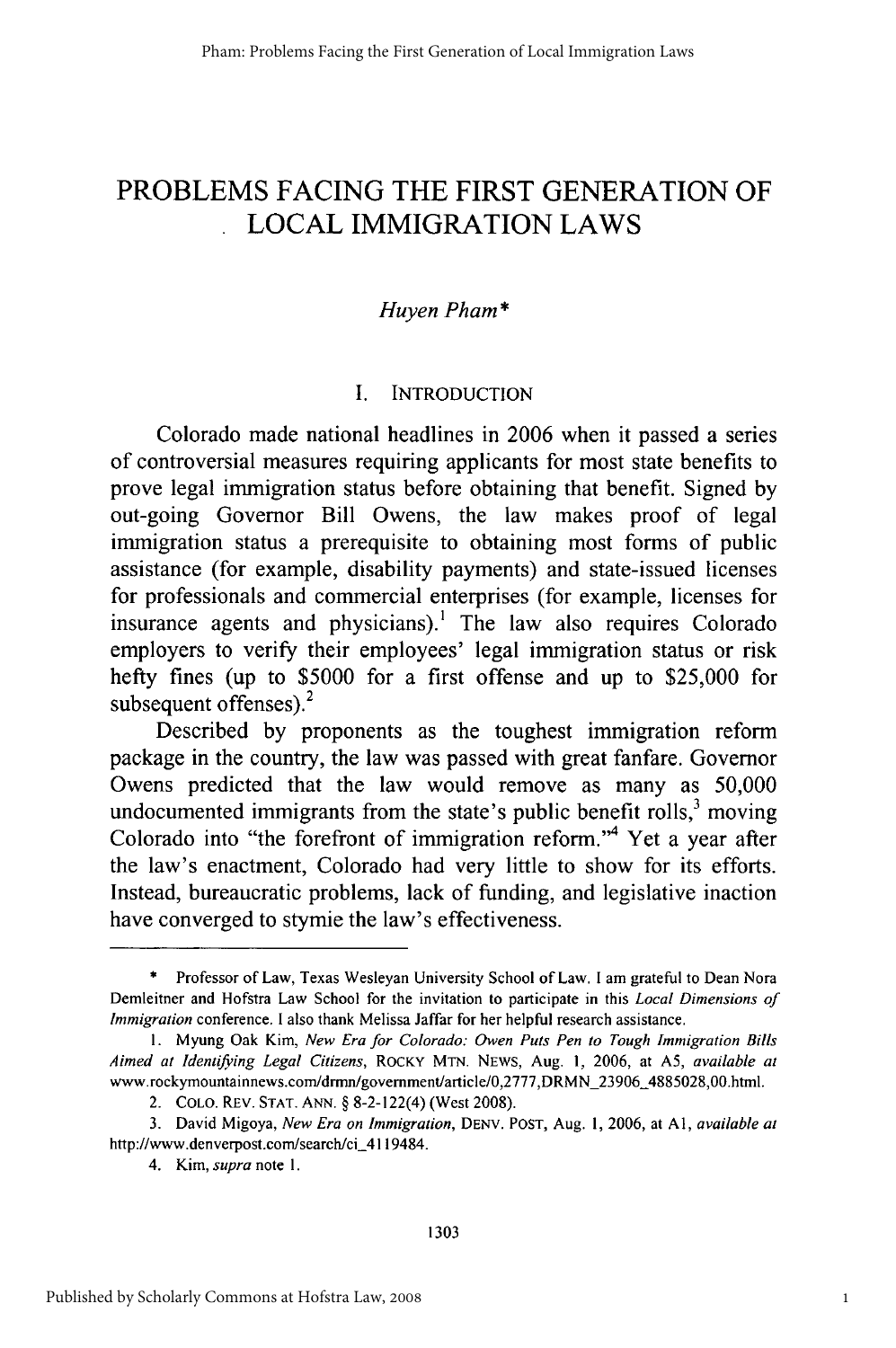1304

#### *HOFSTRA* LAW *REVIEW*

Consider these facts: As of August 2007, state government offices in Colorado reported spending \$2 million to comply with the legal status requirements for state aid, but could not identify any savings as a result of that compliance.<sup>5</sup> The departments could not say how many, if any, undocumented immigrants were being denied state-funded services as a result of the law. Similarly, the Division of Registrations (within the Department of Regulatory Agencies), responsible for overseeing 290,000 professional licenses, had not revoked any professional licenses because of residency issues, and the Department of Labor and Employment had not audited any employers under the law.<sup>6</sup> Furthermore, the Attorney General, charged with prosecuting those who forge employment documents, requested but did not receive funding to enforce this law.<sup>7</sup>

The problems that Colorado experienced are not uncommon among jurisdictions implementing local immigration laws. Yet public attention continues to focus on the successful enactment of these laws, largely ignoring their often problematic implementation. The purpose of this Article is to shed light on the problems that many of these firstgeneration local immigration laws are experiencing and to consider, briefly, the implications of these problems for local immigration enforcement generally.

It should be noted that this Article is not intended to be a comprehensive survey of all local immigration laws. The huge number of such laws and the rapid pace at which the laws are proposed, enacted, amended, or rescinded would make such a survey very difficult to draft. Nor does this Article make the claim that *all* local immigration laws have experienced implementation problems. Rather, by analyzing the experience of local governments that have experienced problems, this Article seeks a more complete understanding of local immigration implementation.

# II. FINANCIAL CHALLENGES

Drawing from the experience of Colorado and other local governments, implementation problems can be divided into three categories: financial, legal, and community-related.

- *6. Id.*
- *7. Id.*

**<sup>5.</sup>** Mark P. Couch, *Immigration Laws* Stymied, DENY. POST, Aug. 6, 2007, at BI, *available* at http://www.denverpost.com/search/ci\_6552322.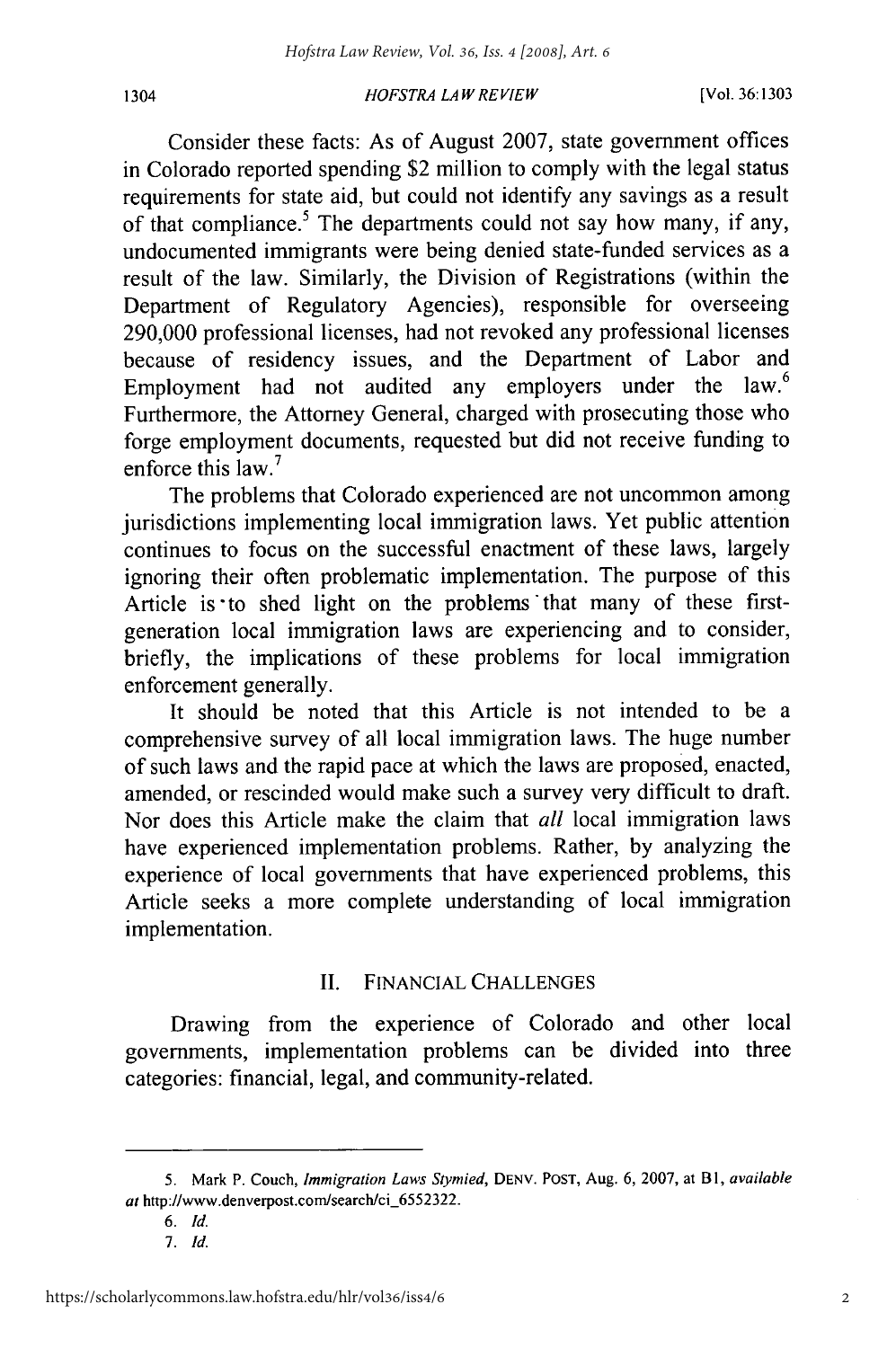**2008]**

The most immediate problem that local governments face is a financial one. In most cases, local governments enacting these laws must pay for the costs entirely out of local budgets.<sup>8</sup> Often, in situations reminiscent of federal immigration problems, local governments enact these laws without authorizing adequate funding.<sup>9</sup> Implementation costs vary, depending on the substance of the local law enacted, but usually involve costs for training local government employees, hiring additional employees (both to implement the new laws and to assist current employees who now have immigration enforcement responsibilities), and providing physical resources like jail space and equipment.<sup>10</sup>

Prince William County, Virginia provides an instructive example of how these financial problems can play out. In July 2007, county supervisors unanimously passed a resolution to deny county services to undocumented immigrants and to allow county police to enforce immigration laws.<sup>11</sup> But funding the resolution—estimated to cost  $$6.4$ million in the first year (twice the initial estimate) and \$25.9 million over five years—has proven to be problematic.<sup>12</sup> In passing the resolution, the county supervisors committed only \$325,000 for the measures and pledged to find the rest of the money later.<sup>13</sup> Faced, however, with a shrinking tax base (caused by foreclosures and overall

<sup>8.</sup> Local law enforcement agencies that enter into an agreement (known as a 287(g) Agreement) with the Department of Homeland Security to allow designated officers to enforce immigration laws do receive training paid for by DHS. However, the local agencies continue to pay the salaries of these officers. Immigration and Nationality Act § 287, 8 U.S.C. § 1357(g) (2007); *see also* U.S. IMMIGRATION **AND** CUSTOMS **ENFORCEMENT** § 287(g), *Immigration and Nationality Act; Delegation of Immigration Authority,* http://www.ice.gov/partners/287g/Section287-g.htm (last visited June 29, 2008).

<sup>9.</sup> In 2006, Congress enacted the Secure Fence Act to build a 700-mile fence along the southern border with Mexico. But the Act lacked any funding mechanism for the fence. Earlier legislation appropriated \$1.2 billion to pay for border security measures, including possible funding for a fence. But estimates suggested that building the fence alone would cost double that amount. *Bush OKs 700-Mile Border Fence,* **CNN.COM,** Oct. 26, 2006, http://edition.cnn.com/2006 /POLITICS/] 0/26/border.fence. Officials from the Department of Homeland Security have whittled the plan down to include 370 miles of pedestrian fencing and 300 miles of vehicle barriers, with a goal to finish by December 2008. N.C. Aizenman, *Border Fence Would Slice Through Private Land,* WASH. **POST,** Feb. **16,** 2008, at **Al.**

<sup>10.</sup> *See, e.g.,* Kristen Mack, *Pr. William Crackdown To Cost More Than Planned,* WASH. POST, Mar. 2, 2008, at C6.

**<sup>11.</sup>** Specifically, the police measure authorized the county police to check the immigration status of all detained persons and to cooperate with federal immigration authorities in deportation proceedings. Nick Miroff, *Citing Cost, Prince William Delays Immigrant Measures,* WASH. **POST,** Oct. 3, 2007, at **Al.**

<sup>12.</sup> Kristen Mack, *28% Higher Property Tax Rate Eyed in Pr. William,* WASH. POST, Feb. 27, 2008, at Bl.

<sup>13.</sup> Nick Miroff & Kristen Mack, *After Vote, Pr. William Immigrant Plan Faces Hurdles,* WASH. POST, Oct. 18, 2007, at **AI.**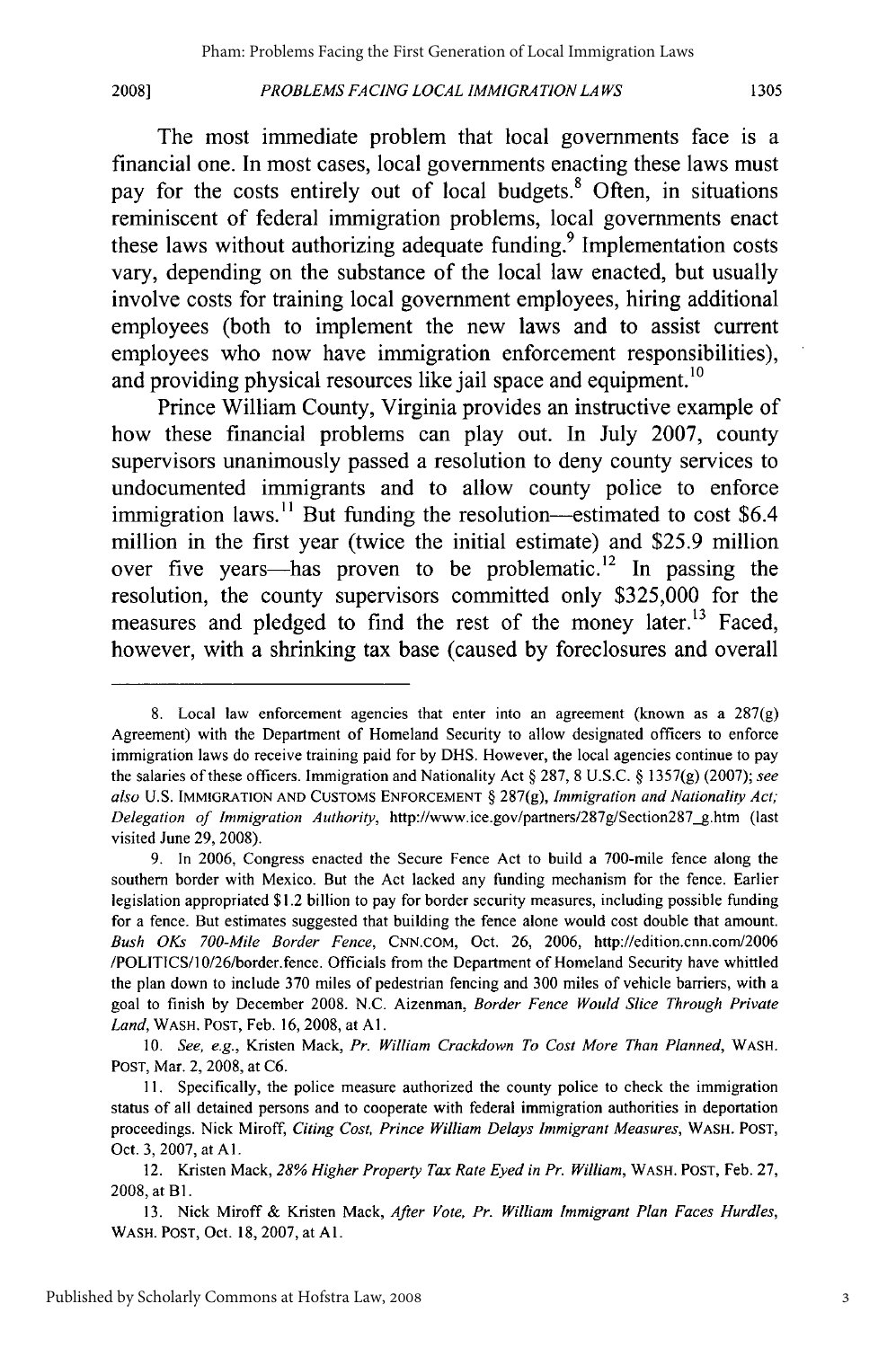#### 1306

#### *HOFSTRA LA WREVIEW*

declining property values) and cuts in state funding for county police services, the county initially delayed implementation of key elements of the policy. $^{14}$ 

To fund the immigration measures and to cover expected budget shortfalls, county officials have proposed cutting \$19 million in jobs and services from the budget and increasing property taxes by twenty-eight percent.15 Board Chairman Corey A. Stewart, who based his reelection campaign on passing these immigration measures, has promised to fully fund the immigration laws. "We made a promise to the community[,]" he said.<sup>16</sup> But other supervisors aren't so sure. Supervisor Frank J. Principi agrees that some parts of the program should be funded, such as the initiation of deportation for criminal illegal aliens. As to the other provisions, he comments, "There are too many priorities that need to be addressed. We'll have to pick and choose."<sup>17</sup>

Compounding the problem, local governments often underestimate the costs and overestimate the anticipated savings from implementation. Again, in Prince William County, when the board of supervisors voted unanimously for its immigration resolution, the estimated cost was \$14.2 million over five years. $18$  But the actual cost of implementation is now roughly double that initial estimate-\$26 million over five years (\$6.4) million incurred during the first year). The increase is due to unexpected and higher-than-estimated costs for equipment, staff overtime, jail space, and foster care services for children separated from deported parents.<sup>19</sup> Even the resolution's supporters admit that assessing the resolution's effectiveness-whether undocumented immigrants leave the county or whether the county saves money in denying services-is not possible in the short term. $20$ 

And as discussed earlier, Colorado's political leaders anticipated that Colorado's immigration laws would save substantial state funds. Specifically, House Bill 1023, which requires proof of legal immigration status to receive state-funded benefits or services, was expected to

17. *Id.*

<sup>14.</sup> Miroff, *supra* note II.

<sup>15.</sup> Mack, *supra* note 12.

<sup>16.</sup> Kristen Mack, *Immigration Initiative Is Left Out of Budget,* WASH. **POST,** Jan. 22, 2008, at B8.

<sup>18.</sup> Miroff& Mack, *supra* note 13.

<sup>19.</sup> Installing cameras in county police cars to defend against allegations of racial profiling and monitoring footage alone will cost **\$3.1** million in the first year. Mack, *supra* note 10.

<sup>20.</sup> The University of Virginia, James Madison University, and the Police Executive Research Forum plan to undergo a comprehensive review of Prince William County's immigration policies in October 2009. *Id.*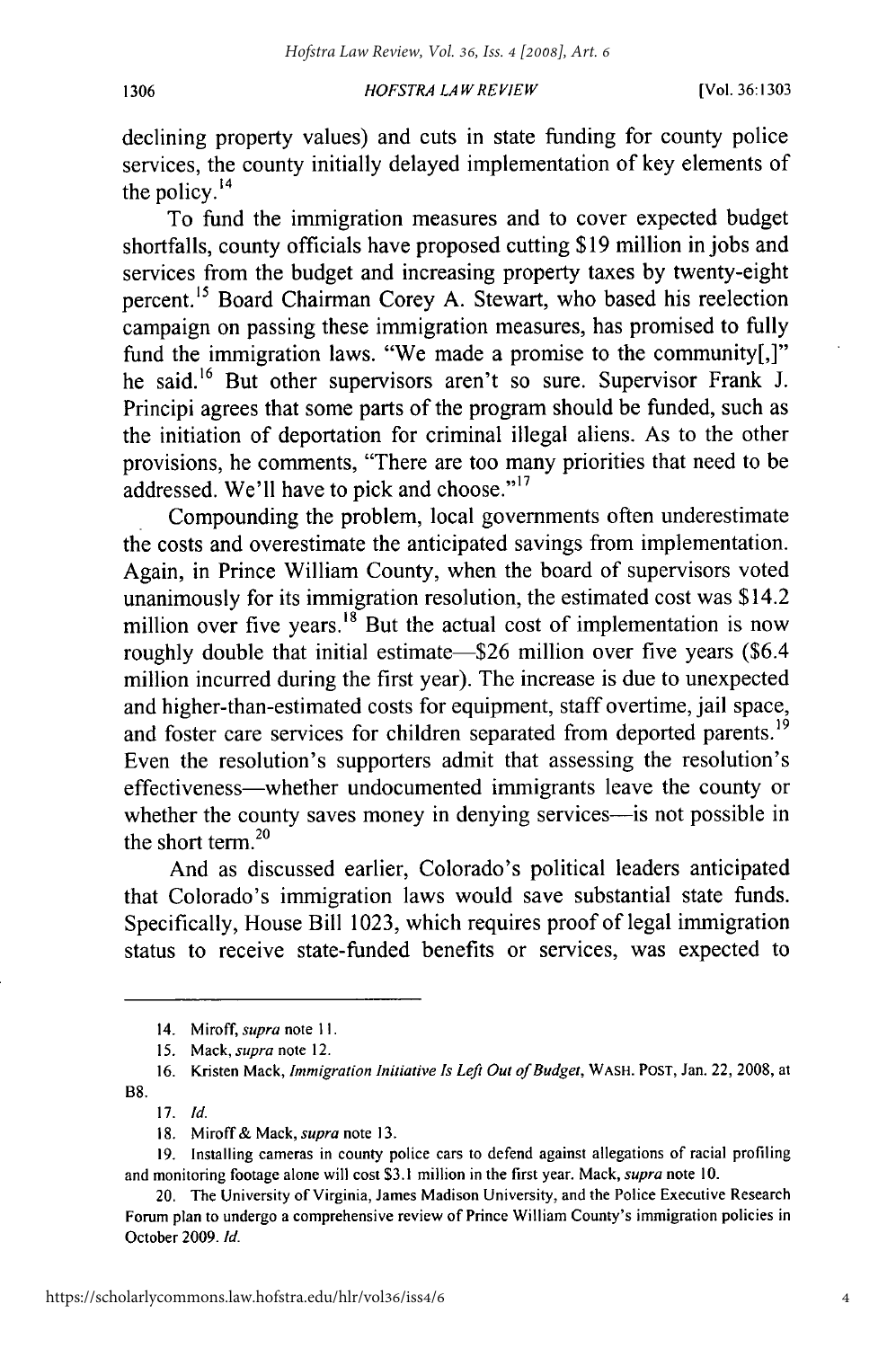*PROBLEMS FACING LOCAL IMMIGRATION LAWS*

remove 50,000 undocumented immigrants from the state's welfare rolls.<sup>21</sup> But after spending \$2 million to comply with the law, state agencies could not show that any undocumented immigrants were receiving welfare benefits.<sup>22</sup>

Financial problems are particularly onerous for local governments because they have more limited budgets and fewer revenue sources. Simply stated, local governments can only tax the property, people, or transactions occurring within their jurisdictions. So if property values within that jurisdiction decline significantly, then the local government's budget will also decline significantly, to the extent that the budget depends on property tax revenues. Unlike the federal government, most local governments cannot run deficits because of legal restrictions on their ability to borrow funds.<sup>23</sup> So if a local government operates under one of these legal constraints, it may well have to make the difficult decision to raise additional tax revenues or cut spending elsewhere to pay for enforcement of its immigration regulations.

## III. LEGAL CHALLENGES

These financial problems are often exacerbated by the legal challenges that local immigration laws face. In many jurisdictions, groups like the American Civil Liberties Union and local chambers of commerce, as well as individual residents and business owners, have filed lawsuits challenging the laws on various grounds: that the local laws are preempted by federal and sometimes state law; that the laws are poorly drafted and are thus void for vagueness; and that the laws violate the due process rights of would-be tenants, landlords, employers, and other affected parties.<sup>24</sup> As examples, lawsuits have been brought challenging the local immigration laws enacted in Hazleton, Pennsylvania; Valley Park, Missouri; Escondido, California; Arizona; and Oklahoma. $25$ 

1307

<sup>21.</sup> Migoya, supra note 3, at **Al.** House Bill 1023 is codified at COLO. REV. **STAT. ANN.** § 24- 76.5-101 (West Supp. 2007).

<sup>22.</sup> Couch, supra note 5.

<sup>23.</sup> *See* Joseph W. Little, *The Historical Development of Constitutional Restraints on the Power of Florida Governmental* Bodies to Borrow *Money,* 20 **STETSON** L. REV. 647, 650-51 (1991) (discussing constitutional and statutory restrictions on a local government's ability to borrow).

<sup>24.</sup> *See, e.g.,* Gray v. City of Valley Park, No. 4:07CV00881, 2008 WL 294294, at **\*31** (E.D. Mo. Jan. 31, 2008) (holding that Valley Park's employer sanction law was not preempted by federal law, did not violate the Equal Protection Clause or the Due Process Clause, and did not violate Missouri law).

<sup>25.</sup> Julia Preston, *In Reversal, Courts Uphold Local Immigration Laws,* N.Y. TIMES, Feb. 10, 2008, at A22.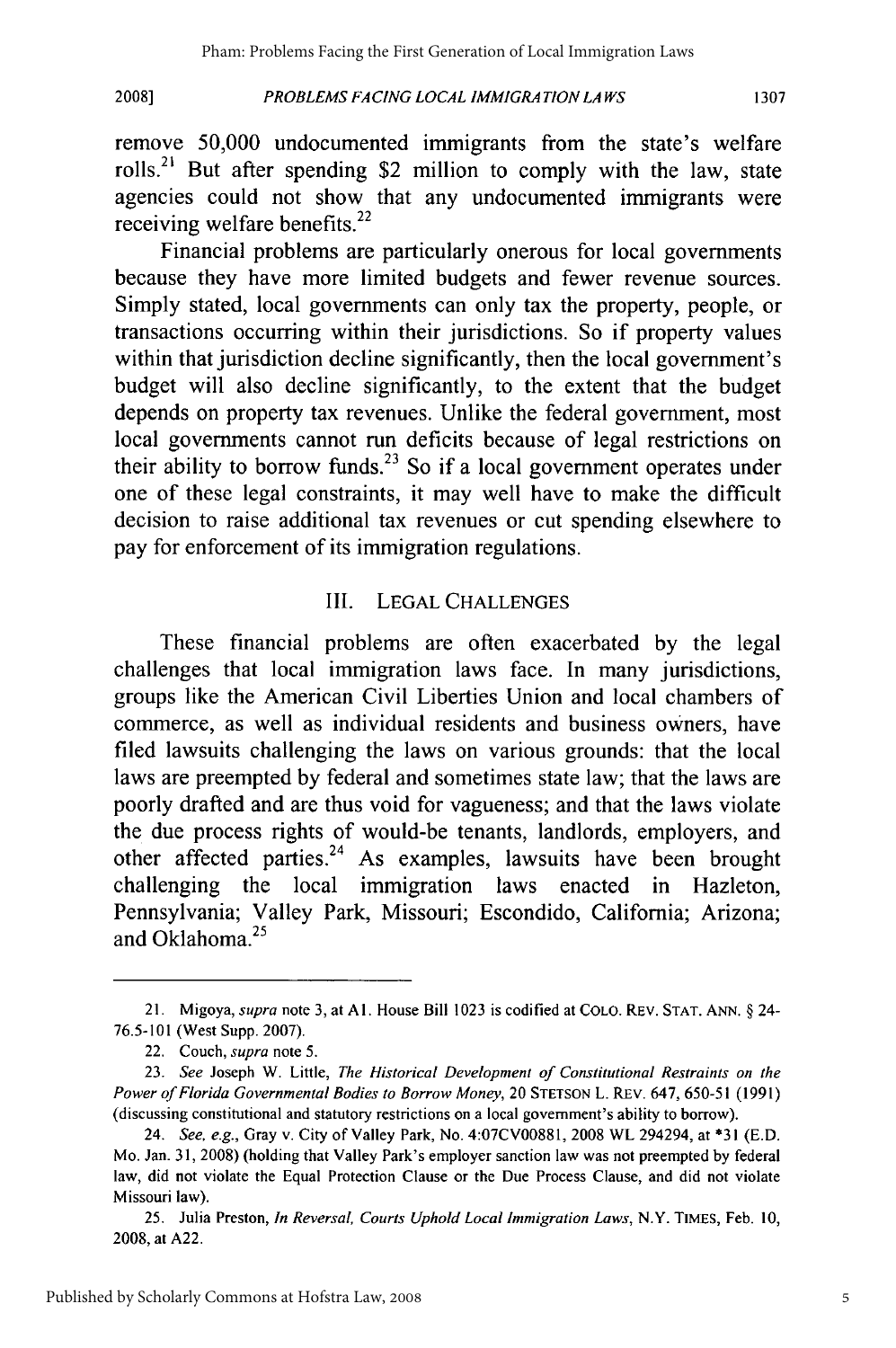#### *HOFSTRA LAW REVIEW*

These lawsuits have had a mixed track record. Plaintiffs successfully challenged local immigration laws in Hazleton, Valley Park (state court), and Escondido, but have lost recent cases in Arizona, Oklahoma, and Valley Park (in federal court).<sup>26</sup> Win or lose, local governments enacting immigration laws run the risk of expensive, protracted litigation; if they lose, the governments also risk having to pay plaintiffs' legal costs. $27$ 

It was these risks that prompted the city of Escondido, California to drop its housing ordinance (requiring landlords to verify the legal immigration status of tenants) and to pay \$90,000 in legal fees to the landlords and undocumented immigrants who filed the lawsuit.<sup>28</sup> Similarly, in September 2007, Riverside, New Jersey rescinded its immigration laws that penalized anyone who employed or rented to an undocumented immigrant. $29$  By the time of the rescission, the town (population 8000) had already spent \$82,000 in legal fees to defend its laws and consequently had to delay road paving projects, repairs to town hall, and other bread and butter expenditures.<sup>30</sup>

Thus, local governments contemplating their own immigration laws have to take into account the risk and expense of litigation to defend those laws.

# IV. COMMUNITY-RELATED CHALLENGES

The third challenge that local governments face, and perhaps the most serious, are community-related problems. In many communities, enforcing immigration laws has complicated the relationship between local police departments and their residents. Local police, particularly within the last twenty years, have increasingly employed community policing, problem-oriented policing, and other approaches that rely on community cooperation to reduce crime.<sup>31</sup> For local police working in jurisdictions with sizeable immigrant communities, enforcing immigration laws (or even being identified with that enforcement) risks

1308

<sup>26.</sup> *Id.*

<sup>27.</sup> For example, a court may award attorney's fees to the prevailing plaintiff in actions to enforce various federal civil rights statutes. 42 U.S.C. § 1988(b) (2000). The prevailing defendant in these types of cases should only receive attorney's fees if the lawsuit was "vexatious, frivolous, or brought to harass or embarrass the defendant." Hensley v. Eckerhart, 461 U.S. 424, 429 n.2 (1983).

<sup>28.</sup> Preston, *supra* note 25, at A22.

<sup>29.</sup> Ken Belson & Jill P. Capuzzo, *Towns Rethink Laws Against Illegal Immigrants,* N.Y. TIMES, Sept. 26, 2007, at **Al.**

<sup>30.</sup> *Id.*

<sup>31.</sup> David A. Harris, *The War on Terror, Local Police, and Immigration Enforcement: A Curious Tale of Police Power in Post-9/Il America,* 38 RUTGERS **L.J.** 1, 7 (2006).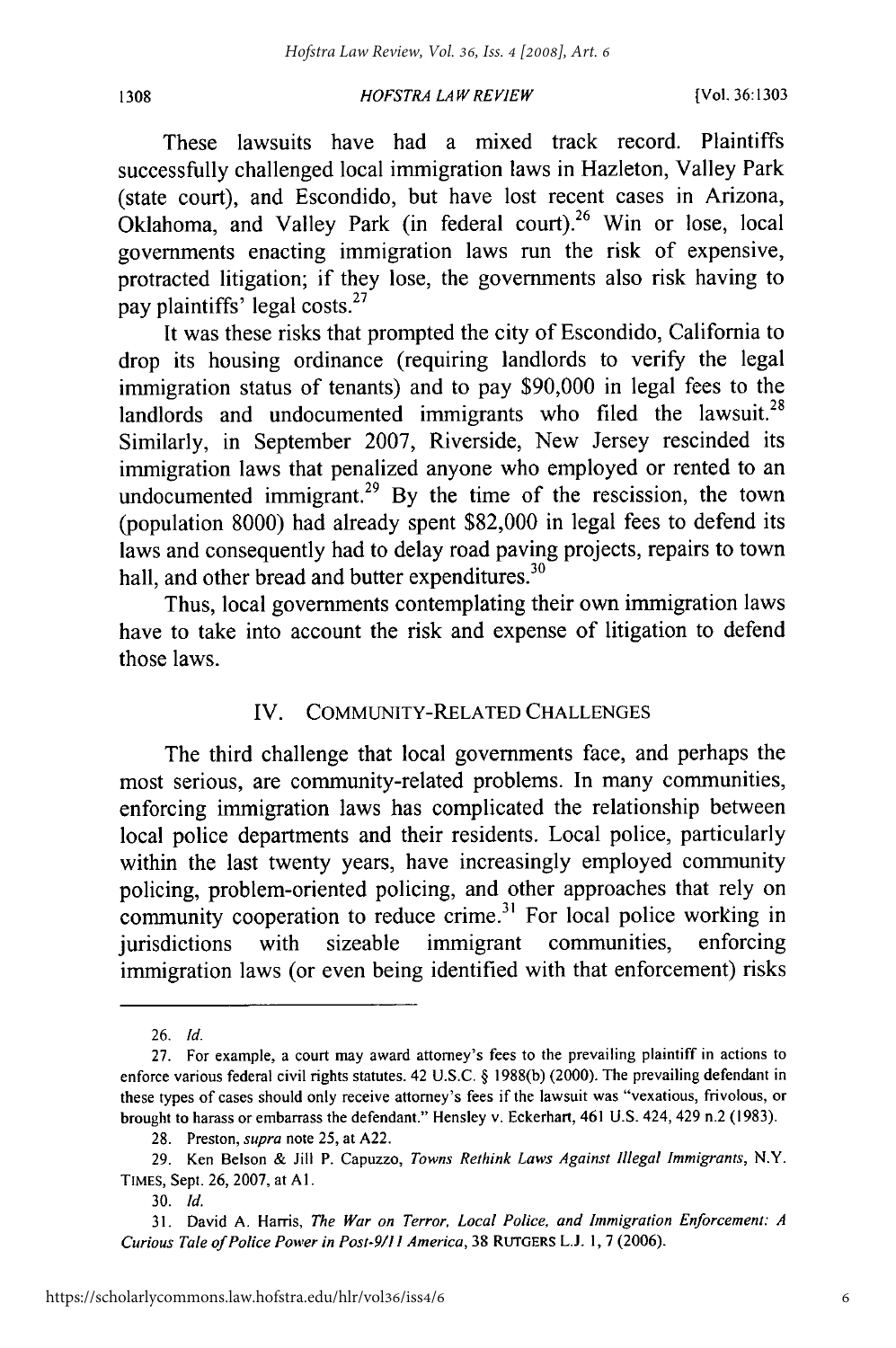*PROBLEMS FACING LOCAL IMMIGRATION LAWS*

cutting off that community cooperation. The concern, expressed by both police officers and immigrant advocacy groups, is that immigrants will not report crimes or assist with criminal investigations, because they do not want to risk deportation, for themselves or undocumented family members.<sup>32</sup>

Local governments and their police departments that want to preserve immigrant cooperation have to navigate a precarious path. Local police departments are primarily responsible for enforcing criminal laws, but when this enforcement overlaps with immigration law enforcement, then the police risk undermining their primary enforcement objective. It was this risk that led Nassau County officials in Long Island to withdraw all support for federal immigration raids.<sup>33</sup> County police had earlier cooperated with Immigration and Customs Enforcement ("ICE") in pre-dawn operations that were supposed to target gang members.<sup>34</sup> But ninety of the ninety-six administrative warrants for suspected gang members had wrong or outdated addresses, resulting in the erroneous round-up of United States citizens and legal residents from their beds. And most of those arrested were undocumented immigrant workers with no criminal record.<sup>35</sup> Pointing out that Nassau County has the lowest crime rate in the nation for a county of its size, Police Commissioner Lawrence Mulvey attributed that low crime rate, in part, to good cooperation with the community. He and Nassau County Executive Thomas Suozzi halted all cooperation with the raids for fear that the raids could undermine that crucial police-community cooperation.<sup>36</sup>

In other communities, enforcing immigration laws has had collateral consequences beyond law enforcement cooperation. After its police started cooperating with ICE to identify and turn over undocumented criminal defendants for removal proceedings, Irving, Texas found itself identified as an anti-Hispanic City.<sup>37</sup> News reports

**2008]**

<sup>32.</sup> *Id.* at 40-44. The Pew Hispanic Center reported that as of March 2005, 14.6 million people lived in families in which the head of the household or the spouse was an undocumented immigrant. Some 3.1 million of this population are U.S. citizen children. Thus, the number of mixed status households is sizeable. JEFFREY S. PASSEL, PEW **HISPANIC** CTR., THE SIZE **AND** CHARACTERISTICS **OF THE UNAUTHORIZED** MIGRANT **POPULATION IN THE** U.S. 7 & fig.6 (2006), *available at* http://pewhispanic.org/files/reports/6l .pdf.

<sup>33.</sup> Nina Bernstein, *Raids Were a Shambles, Nassau Complains to U.S.,* N.Y. TIMES, Oct. 3, 2007, at *IB, available at* http://www.nytimes.com/2007/10/03/nyregion/03raid.html.

<sup>34.</sup> *Id.*

<sup>35.</sup> *Id.*

<sup>36.</sup> *Id.*

<sup>37.</sup> Brandon Formby, *Hispanics in Irving Feeling Disheartened,* **DALLAS MORNING NEWS,** Oct. 7, 2007, at B1, *available at* http://www.dallasnews.com/sharedcontent/dws/news/localnews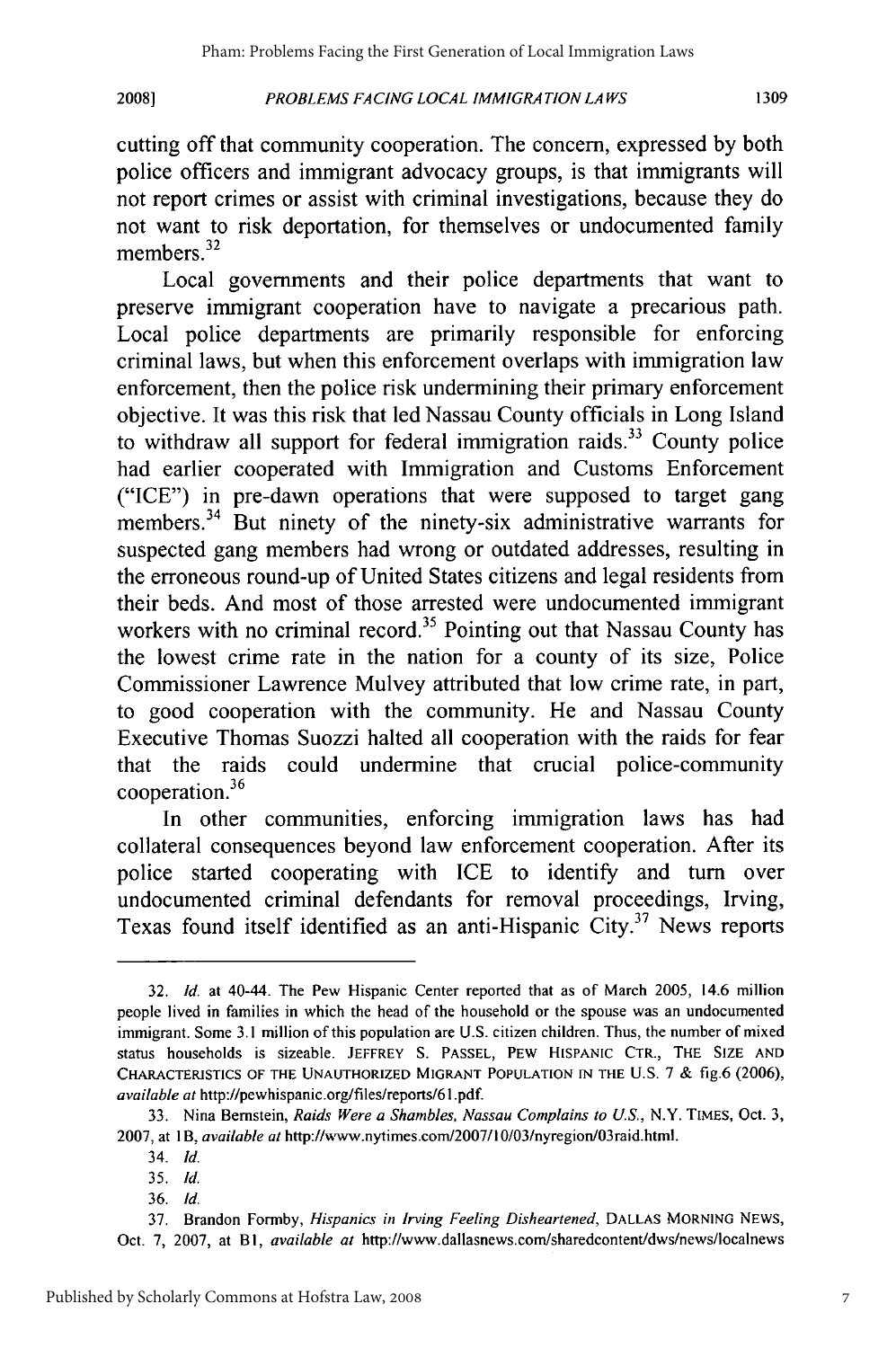#### *HOFSTRA LA W REVIEW*

that Irving police had turned over 1600 people for deportation proceedings (more than any other city in 2007) fueled protests and wild rumors. In September 2007, more than 1000 people rallied at City Hall to protest that cooperation.<sup>38</sup> Rumors circulated within the Hispanic community that the Irving police were raiding schools, Hispanic grocery stores, and even the Irving Mall, demanding that people produce immigration papers. The Mexican consulate has even warned its nationals to avoid the city.<sup>39</sup>

City officials have tried unsuccessfully to dispel these rumors. The mayor, Herbert Gears, visited a local high school to reassure students that nobody would check on their immigration status there. "'A lot of work over the years has simply been destroyed,' Mr. Gears said. 'There is a large segment of our city that is now anxious about talking to a police officer, and it is causing problems."<sup>40</sup> City officials have consistently denied the rumors of police raids. "I don't know where the rumors originate from," Police Chief Larry Boyd admitted.<sup>41</sup> But for a city where one-third of the residents are foreign-born, $42$  the persistence of the rumors, and their origins in police enforcement of immigration laws, is troubling.

## V. CONCLUSION

The future for local immigration laws is unclear. On the one hand, the laws are politically popular, responding to public demands for immigration law enforcement and to public frustration about federal immigration policy. The rapid pace at which these laws are being enacted suggests that the laws will continue to be an important part of the political and legal landscape, at least in the near future.

On the other hand though, implementation for many local governments has been extremely problematic. As briefly described here, local governments have faced complicated financial, legal, and community-related problems as they try to implement their own immigration laws. Now, it may turn out that with time and more

- 39. *Id.*
- 40. *Id.*
- 41. *Id.*
- 42. *Id.*

1310

<sup>/</sup>stories/DN-irvimmigration\_07met.ART.North.Edition I.424c966.html. Irving police participate in the federal Criminal Alien Program, which provides around-the-clock communication with federal immigration authorities. Now, instead of doing physical sweeps of Irving jails to check on an arrestee's immigration status, ICE does phone interviews with all inmates who have unclear immigration status. This change subjects all inmates to immigration scrutiny. *Id.*

**<sup>38.</sup>** *Id.*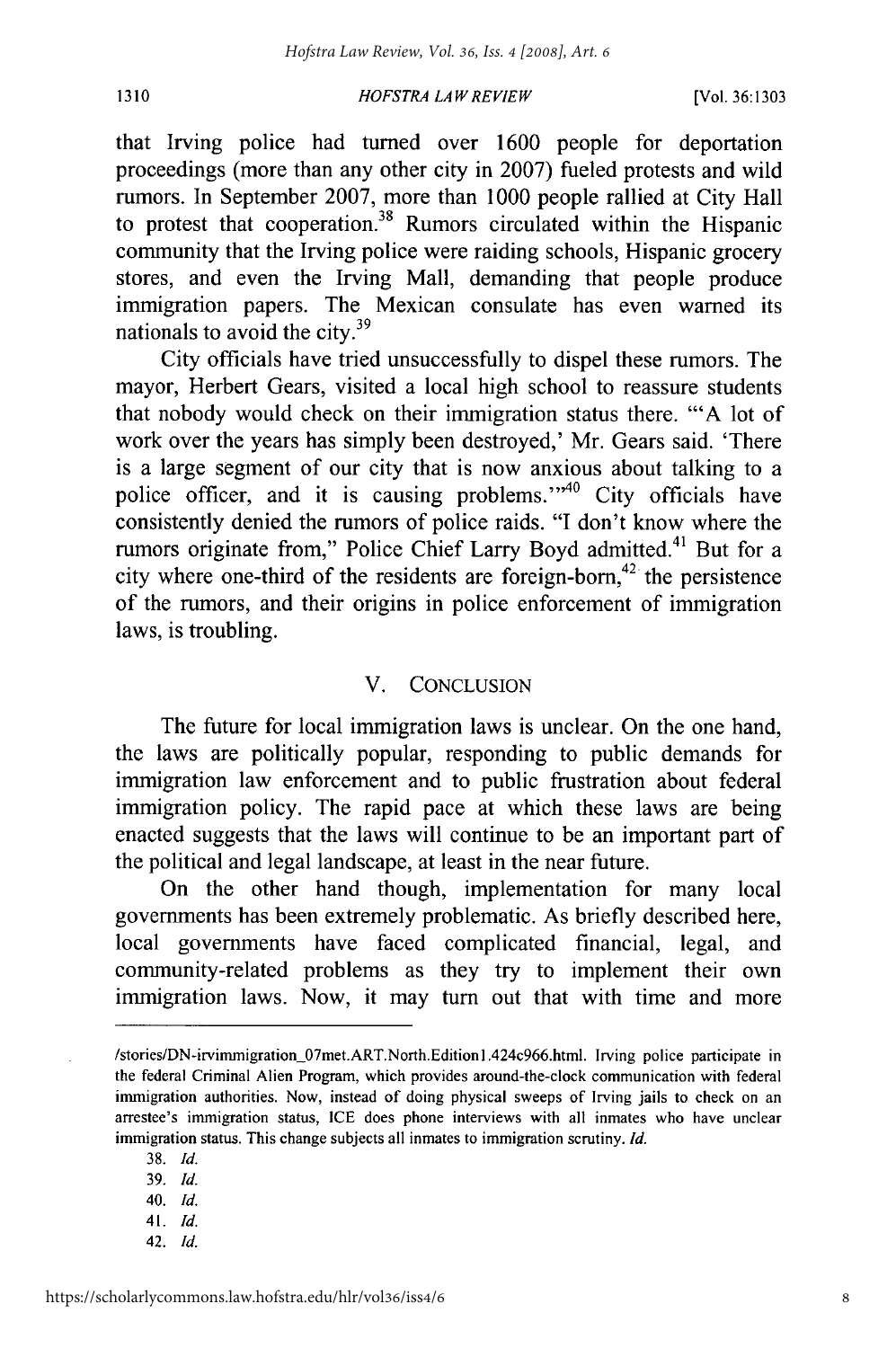*PROBLEMS FACING LOCAL IMMIGRA TION LAWS*

**20081**

experience, local governments will be able to resolve some or all of these problems, so that local immigration laws can be successfully implemented. But given the myriad responsibilities that local governments have and their limited resources for doing so, it seems more likely that these financial, legal, and community-related problems will continue.

What are the larger implications of these problems for local immigration enforcement generally? At a minimum, the problems experienced by this first generation of local immigration laws should give local governments pause as they consider whether to enact local immigration laws in the first place or to expand the laws already in existence. Enacting local immigration laws has political benefits, but implementing these laws also imposes financial, legal, and communityrelated costs. Local governments should consider both the costs and benefits of local immigration laws, as they formulate their policies.

These implementation problems also inform the debate about which level(s) of government should be formulating and enforcing our immigration laws. The debate about whether local governments should enforce immigration laws has largely focused on legal questions of authority (for example, whether the federal government has preempted local regulation in this area or whether local governments have inherent authority to enforce immigration laws). $43$  The experiences of local governments in actually implementing these laws, and the complicated problems they have faced, provide practical reasons to keep immigration laws and enforcement of those laws concentrated at the federal level.

<sup>43.</sup> *See, e.g.,* Kris W. Kobach, *The Quintessential Force Multiplier: The Inherent Authority of Local Police to Make Immigration Arrests,* 69 ALB. L. REV. 179, 199-201 (2005); Huyen Pham, *The Constitutional Right Not to Cooperate? Local Sovereignty and the Federal Immigration Power,* <sup>74</sup> U. **CIN.** L. REV. 1373, 1381-82, 1404-08 (2006); Huyen Pham, *The Inherent Flaws in the Inherent Authority Position: Why Inviting Local Enforcement of Immigration Laws Violates the Constitution,* 31 FLA. **ST.** U. L. REv. 965, 968-87 (2004).